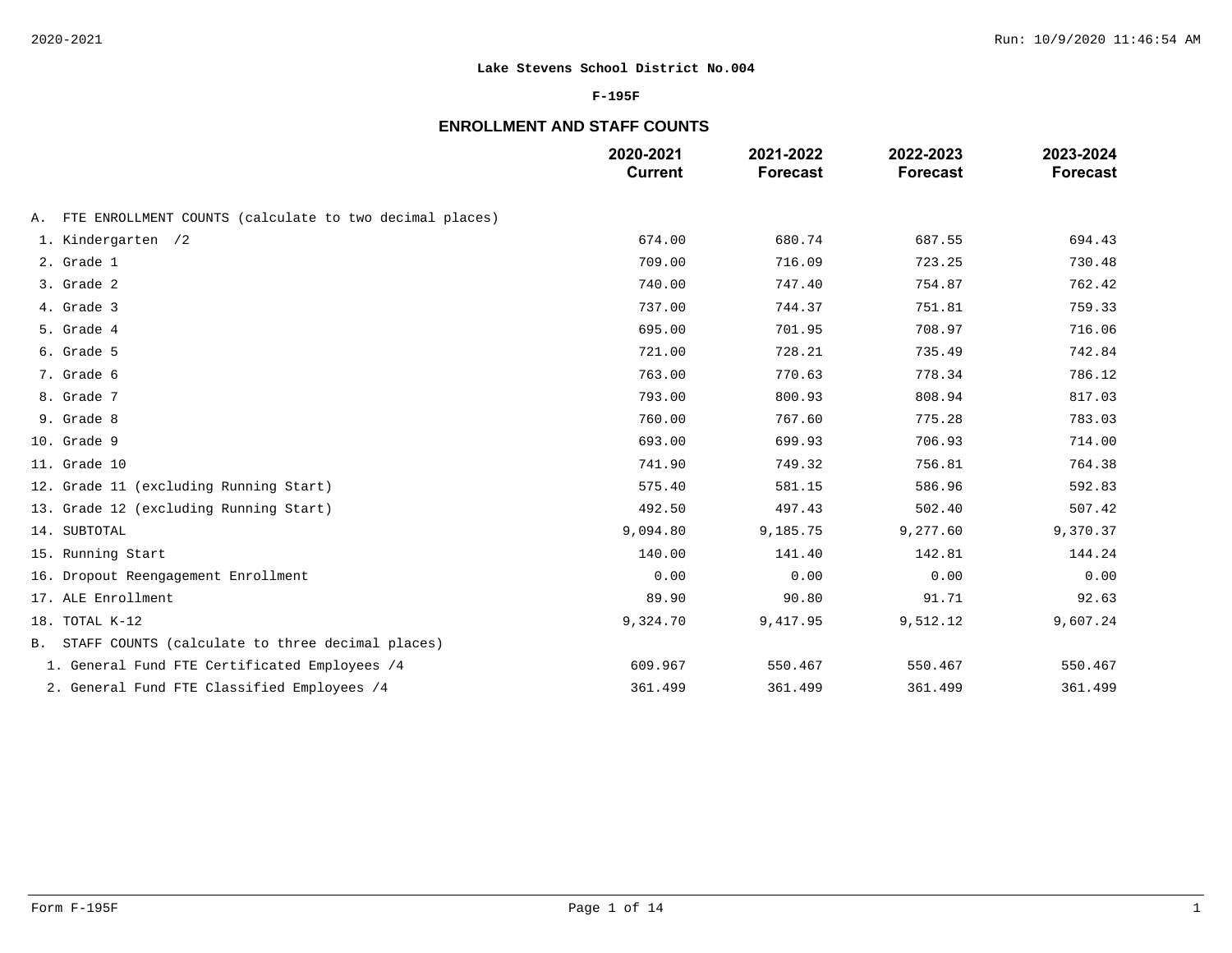### **F-195F**

# **SUMMARY OF GENERAL FUND BUDGET**

|                                                                                                                  | 2020-2021<br><b>Current</b> | 2021-2022<br><b>Forecast</b> | 2022-2023<br><b>Forecast</b> | 2023-2024<br><b>Forecast</b> |
|------------------------------------------------------------------------------------------------------------------|-----------------------------|------------------------------|------------------------------|------------------------------|
| REVENUES AND OTHER FINANCING SOURCES                                                                             |                             |                              |                              |                              |
| 1000<br>Local Taxes                                                                                              | 11,316,659                  | 13,624,515                   | 15,668,223                   | 17,958,624                   |
| 2000<br>Local Nontax Support                                                                                     | 1,935,678                   | 2,424,296                    | 2,424,296                    | 2,424,296                    |
| 3000<br>State, General Purpose                                                                                   | 94, 287, 143                | 98, 232, 165                 | 99,105,924                   | 99,436,385                   |
| 4000<br>State, Special Purpose                                                                                   | 22, 462, 614                | 23, 231, 175                 | 23, 438, 774                 | 23,616,739                   |
| Federal, General Purpose<br>5000                                                                                 | 5,000                       | 5,000                        | 5,000                        | 5,000                        |
| 6000<br>Federal, Special Purpose                                                                                 | 4,699,025                   | 3,923,095                    | 3,923,095                    | 3,923,095                    |
| Revenues from Other School Districts<br>7000                                                                     | 1,581,596                   | 1,670,540                    | 1,670,540                    | 1,670,540                    |
| Revenues from Other Entities<br>8000                                                                             | 862,843                     | 749,210                      | 681,100                      | 681,100                      |
| Other Financing Sources<br>9000                                                                                  | $\Omega$                    | $\Omega$                     | $\Omega$                     |                              |
| TOTAL REVENUES AND OTHER FINANCING SOURCES<br>А.                                                                 | 137,150,558                 | 143,859,996                  | 146,916,952                  | 149, 715, 779                |
| <b>EXPENDITURES</b>                                                                                              |                             |                              |                              |                              |
| Regular Instruction<br>00                                                                                        | 84, 218, 763                | 82, 119, 375                 | 84, 314, 539                 | 86, 583, 155                 |
| Federal Stimulus<br>10                                                                                           | $\mathbf 0$                 | 0                            | $\overline{0}$               | $\Omega$                     |
| Special Education Instruction<br>20                                                                              | 22,192,090                  | 21,638,890                   | 22, 217, 327                 | 22,815,120                   |
| Vocational Education Instruction<br>30                                                                           | 5,547,651                   | 5,409,360                    | 5,553,960                    | 5,703,398                    |
| Skill Center Instruction<br>40                                                                                   | $\mathbf 0$                 | 0                            | $\overline{0}$               | 0                            |
| 50 and 60   Compensatory Education Instruction                                                                   | 4,121,504                   | 4,018,764                    | 4,126,191                    | 4, 237, 213                  |
| Other Instructional Programs<br>70                                                                               | 1,730,721                   | 1,687,578                    | 1,732,689                    | 1,779,310                    |
| Community Services<br>80                                                                                         | 1,522,018                   | 1,484,077                    | 1,523,749                    | 1,564,748                    |
| Support Services<br>90                                                                                           | 27, 227, 029                | 26,548,319                   | 27, 257, 992                 | 27,991,412                   |
| TOTAL EXPENDITURES<br>В.                                                                                         | 146,559,776                 | 142,906,363                  | 146,726,447                  | 150,674,356                  |
| OTHER FINANCING USES--TRANSFERS OUT (G.L.536) 1/<br>$\mathsf{C}$ .                                               | $\mathbf 0$                 | 0                            | $\mathbf 0$                  | $\Omega$                     |
| OTHER FINANCING USES (G.L.535) 2/<br>D.                                                                          | $\Omega$                    | 0                            | $\mathbf 0$                  | $\Omega$                     |
| EXCESS OF REVENUES/OTHER FINANCING SOURCES OVER (UNDER)<br>Е.<br>EXPENDITURES AND OTHER FINANCING USES (A-B-C-D) | $-9,409,218$                | 953,633                      | 190,505                      | $-958,577$                   |
| BEGINNING FUND BALANCE                                                                                           |                             |                              |                              |                              |
| G.L.810 Restricted for Other Items                                                                               | $\mathbf 0$                 | 0                            | $\mathbf 0$                  |                              |
| Restricted for Unequalized Deductible Revenue<br>G.L.815                                                         | $\Omega$                    | 0                            | 0                            |                              |
| Restricted for Carryover of Restricted Revenues<br>G.L.821                                                       | 496,001                     | 0                            | $\Omega$                     | $\Omega$                     |
| G.L.825<br>Restricted for Skill Center                                                                           | $\mathbf 0$                 | 0                            | $\mathbf 0$                  | 0                            |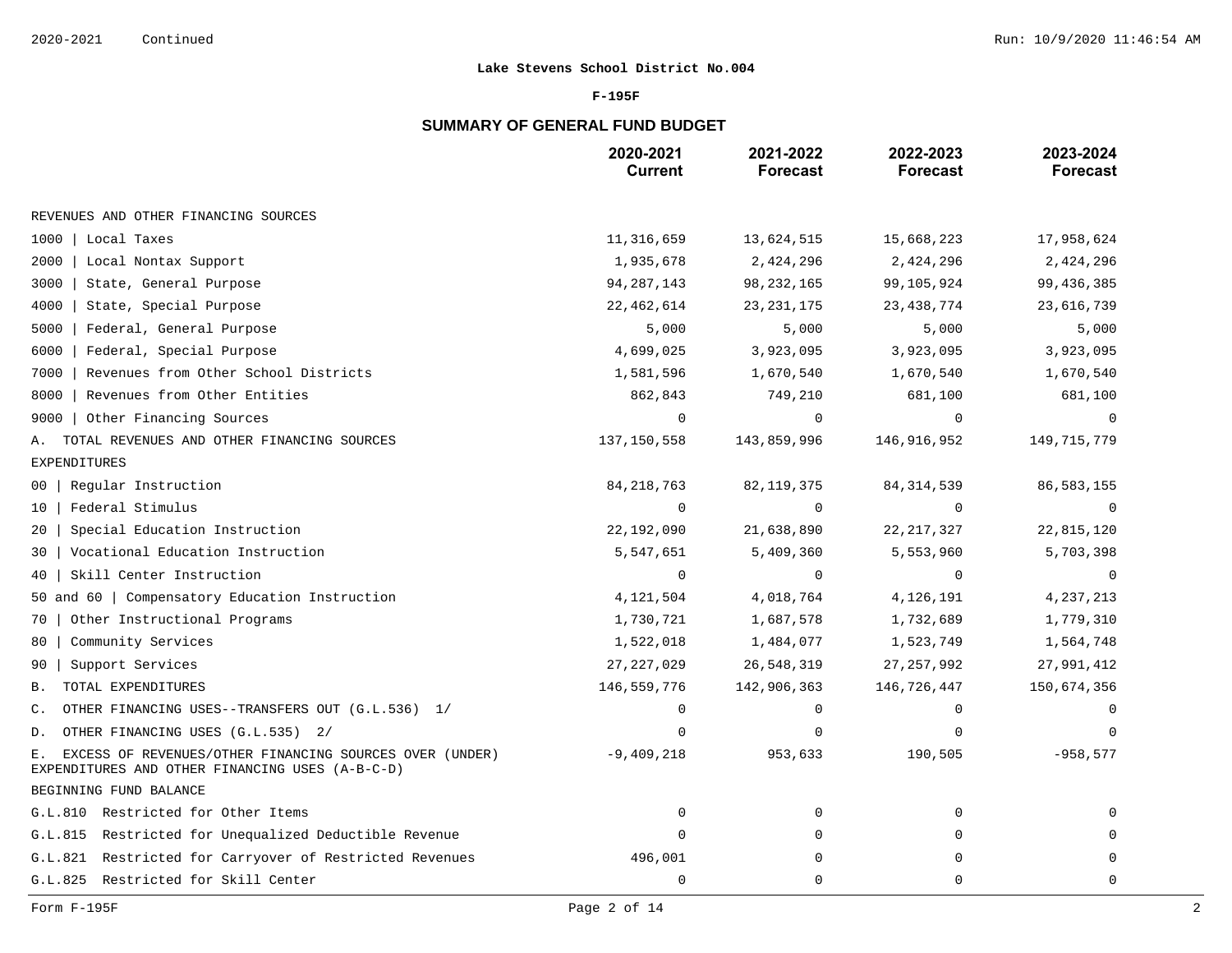#### **F-195F**

# **SUMMARY OF GENERAL FUND BUDGET**

|         |                                                     | 2020-2021<br><b>Current</b> | 2021-2022<br><b>Forecast</b> | 2022-2023<br><b>Forecast</b> | 2023-2024<br><b>Forecast</b> |
|---------|-----------------------------------------------------|-----------------------------|------------------------------|------------------------------|------------------------------|
| G.L.828 | Restricted for Carryover of Food Service Revenue    | 0                           | $\mathbf 0$                  | $\Omega$                     | $\Omega$                     |
| G.L.830 | Restricted for Debt Service                         | <sup>n</sup>                | $\Omega$                     | $\cap$                       |                              |
| G.L.835 | Restricted for Arbitrage Rebate                     | $\cap$                      | $\Omega$                     |                              |                              |
| G.L.840 | Nonspendable Fund Balance-Inventory & Prepaid Items | 240,000                     | 240,000                      | 240,000                      | 240,000                      |
| G.L.845 | Restricted for Self-Insurance                       | $\Omega$                    | $\Omega$                     | $\Omega$                     | $\Omega$                     |
| G.L.850 | Restricted for Uninsured Risks                      | $\Omega$                    | $\Omega$                     | ∩                            |                              |
| G.L.870 | Committed to Other Purposes                         |                             | $\Omega$                     |                              |                              |
| G.L.872 | Committed to Economic Stabilization                 |                             | $\Omega$                     |                              |                              |
| G.L.875 | Assigned to Contingencies                           |                             | $\Omega$                     |                              |                              |
| G.L.884 | Assigned to Other Capital Projects                  |                             |                              |                              |                              |
| G.L.888 | Assigned to Other Purposes                          | 3,087,859                   | 2,995,000                    | 3,049,800                    | 3,105,700                    |
| G.L.890 | Unassigned Fund Balance                             | 13,011,103                  | 4,190,745                    | 5,089,578                    | 5,224,183                    |
| G.L.891 | Unassigned to Minimum Fund Balance Policy           | $\mathbf 0$                 | $\mathbf 0$                  | $\Omega$                     | $\Omega$                     |
| F.      | TOTAL BEGINNING FUND BALANCE                        | 16,834,963                  | 7,425,745                    | 8,379,378                    | 8,569,883                    |
|         | ENDING FUND BALANCE                                 |                             |                              |                              |                              |
| G.L.810 | Restricted for Other Items                          | 0                           | $\mathbf 0$                  | $\Omega$                     |                              |
| G.L.815 | Restricted for Unequalized Deductible Revenue       | $\Omega$                    | 0                            | $\cap$                       |                              |
| G.L.821 | Restricted for Carryover of Restricted Revenues     | $\Omega$                    | $\Omega$                     | $\Omega$                     |                              |
| G.L.825 | Restricted for Skill Center                         | <sup>n</sup>                | $\Omega$                     | $\Omega$                     |                              |
| G.L.828 | Restricted for Carryover of Food Service Revenue    | $\cap$                      | $\Omega$                     | $\cap$                       |                              |
| G.L.830 | Restricted for Debt Service                         | $\Omega$                    | $\Omega$                     | $\Omega$                     |                              |
| G.L.835 | Restricted for Arbitrage Rebate                     | $\Omega$                    | $\Omega$                     | $\Omega$                     | $\cap$                       |
| G.L.840 | Nonspendable Fund Balance-Inventory & Prepaid Items | 240,000                     | 240,000                      | 240,000                      | 240,000                      |
| G.L.845 | Restricted for Self-Insurance                       | $\Omega$                    | $\Omega$                     | $\Omega$                     | $\Omega$                     |
| G.L.850 | Restricted for Uninsured Risks                      | $\Omega$                    | $\Omega$                     | $\Omega$                     |                              |
| G.L.870 | Committed to Other Purposes                         | $\Omega$                    | $\Omega$                     | ∩                            |                              |
| G.L.872 | Committed to Economic Stabilization                 |                             | $\Omega$                     |                              |                              |
| G.L.875 | Assigned to Contingencies                           | <sup>n</sup>                | $\Omega$                     |                              |                              |
| G.L.884 | Assigned to Other Capital Projects                  |                             | $\Omega$                     |                              |                              |
| G.L.888 | Assigned to Other Purposes                          | 2,995,000                   | 3,049,800                    | 3,105,700                    | 3,162,700                    |
| G.L.890 | Unassigned Fund Balance                             | 4,190,745                   | 5,089,578                    | 5,224,183                    | 4,208,606                    |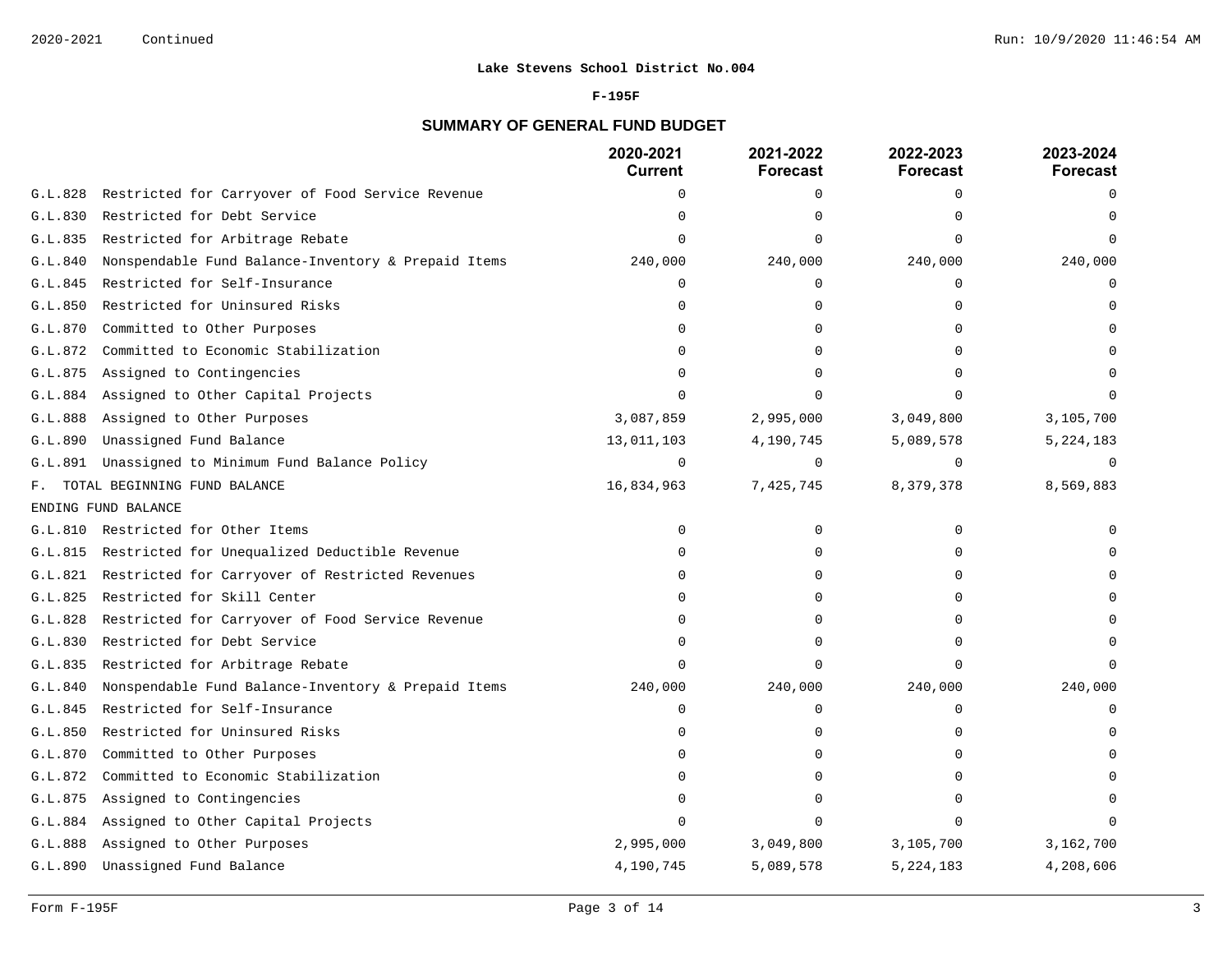#### **F-195F**

## **SUMMARY OF GENERAL FUND BUDGET**

|                                                   | 2020-2021<br>Current | 2021-2022<br><b>Forecast</b> | 2022-2023<br>Forecast | 2023-2024<br>Forecast |
|---------------------------------------------------|----------------------|------------------------------|-----------------------|-----------------------|
| G.L.891 Unassigned to Minimum Fund Balance Policy |                      |                              |                       |                       |
| H. TOTAL ENDING FUND BALANCE $(E+F, +OR-G)$ 3/    | 7,425,745            | 8,379,378                    | 8,569,883             | 7,611,306             |

 $1/G.L.$  536 is an account that is used to summarize actions for other financing uses transfers out.

2/G.L. 535 is an account that is used to summarize actions for other financing uses such as long-term financing and debt

extinguishments. Nonvoted debts may be serviced in the Debt Service Fund (DSF) rather than in the fund that received the debt proceeds. In order to provide the resources to retire the debt, a transfer is used by the General Fund, Capital Projects Fund, or Transportation Vehicle Fund to transfer resources to the DSF. Refer to Page DS3 for detail of estimated outstanding nonvoted bond detail information.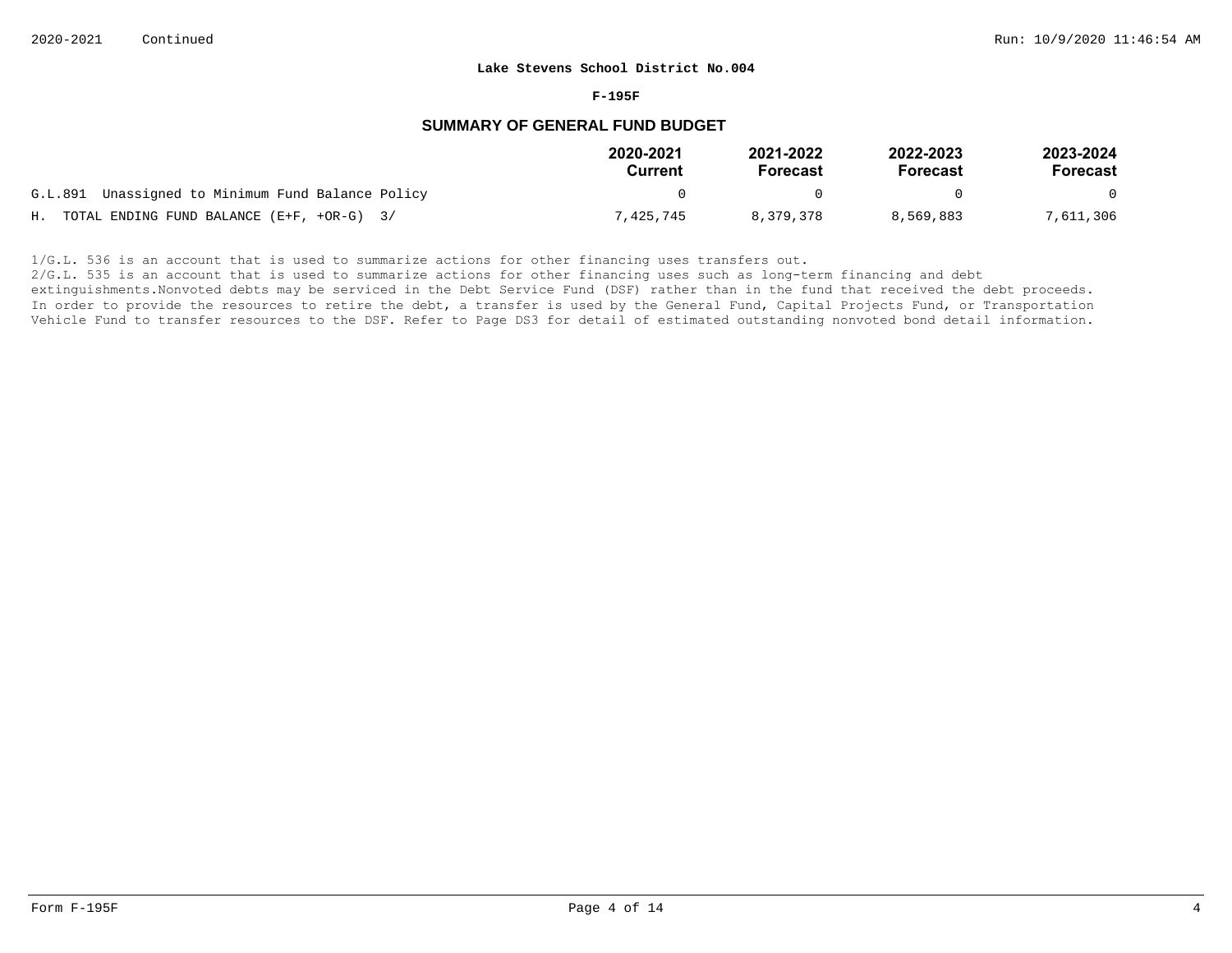### **F-195F**

# **SUMMARY OF ASSOCIATED STUDENT BODY FUND BUDGET**

|                                                                    | 2020-2021<br><b>Current</b> | 2021-2022<br><b>Forecast</b> | 2022-2023<br><b>Forecast</b> | 2023-2024<br><b>Forecast</b> |
|--------------------------------------------------------------------|-----------------------------|------------------------------|------------------------------|------------------------------|
| <b>REVENUES</b>                                                    |                             |                              |                              |                              |
| General Student Body<br>100                                        | 745,530                     | 720,000                      | 720,000                      | 720,000                      |
| Athletics<br>200                                                   | 30,969                      | 30,000                       | 30,000                       | 30,000                       |
| Classes<br>300                                                     | 60,500                      | 70,000                       | 70,000                       | 70,000                       |
| Clubs<br>400                                                       | 188,515                     | 83,000                       | 83,000                       | 83,000                       |
| Private Moneys<br>600                                              | 37,600                      | 15,000                       | 15,000                       | 15,000                       |
| TOTAL REVENUES<br>Α.                                               | 1,063,114                   | 918,000                      | 918,000                      | 918,000                      |
| <b>EXPENDITURES</b>                                                |                             |                              |                              |                              |
| General Student Body<br>100                                        | 622,752                     | 475,000                      | 523,000                      | 523,000                      |
| Athletics<br>200                                                   | 234,931                     | 176,000                      | 194,000                      | 194,000                      |
| Classes<br>300                                                     | 56,290                      | 74,000                       | 82,000                       | 82,000                       |
| Clubs<br>400                                                       | 284,192                     | 138,000                      | 152,000                      | 152,000                      |
| Private Moneys<br>600                                              | 37,100                      | 15,000                       | 17,000                       | 17,000                       |
| TOTAL EXPENDITURES<br>Β.                                           | 1,235,265                   | 878,000                      | 968,000                      | 968,000                      |
| EXCESS OF REVENUES OVER (UNDER) EXPENDURES (A-B)<br>$\mathsf{C}$ . | $-172, 151$                 | 40,000                       | $-50,000$                    | $-50,000$                    |
| BEGINNING FUND BALANCE                                             |                             |                              |                              |                              |
| G.L.810<br>Restricted for Other Items                              | $\mathbf 0$                 | $\mathbf 0$                  | $\mathsf 0$                  | $\mathbf 0$                  |
| G.L.819<br>Restricted for Fund Purposes                            | 703,230                     | 531,079                      | 571,079                      | 521,079                      |
| Nonspendable Fund Balance-Inventory & Prepaid Items<br>G.L.840     | $\mathbf 0$                 | $\mathbf 0$                  | $\mathbf 0$                  | 0                            |
| Restricted for Uninsured Risks<br>G.L.850                          | $\Omega$                    | $\Omega$                     | $\Omega$                     | $\Omega$                     |
| G.L.870<br>Committed to Other Purposes                             | $\Omega$                    | $\mathbf 0$                  | 0                            | $\Omega$                     |
| G.L.889<br>Assigned to Fund Purposes                               | $\Omega$                    | 0                            | $\Omega$                     | $\Omega$                     |
| Unassigned Fund Balance<br>G.L.890                                 | $\Omega$                    | $\Omega$                     | $\Omega$                     | $\Omega$                     |
| TOTAL BEGINNING FUND BALANCE<br>D.                                 | 703,230                     | 531,079                      | 571,079                      | 521,079                      |
| ENDING FUND BALANCE                                                |                             |                              |                              |                              |
| Restricted for Other Items<br>G.L.810                              | $\mathbf 0$                 | $\mathbf 0$                  | 0                            | $\Omega$                     |
| G.L.819<br>Restricted for Fund Purposes                            | 531,079                     | 571,079                      | 521,079                      | 471,079                      |
| Nonspendable Fund Balance-Inventory & Prepaid Items<br>G.L.840     | 0                           | 0                            | 0                            | 0                            |
| Restricted for Uninsured Risks<br>G.L.850                          | 0                           | $\mathbf 0$                  | 0                            | $\mathbf 0$                  |
| G.L.870<br>Committed to Other Purposes                             | $\overline{0}$              | $\Omega$                     | 0                            | $\mathbf 0$                  |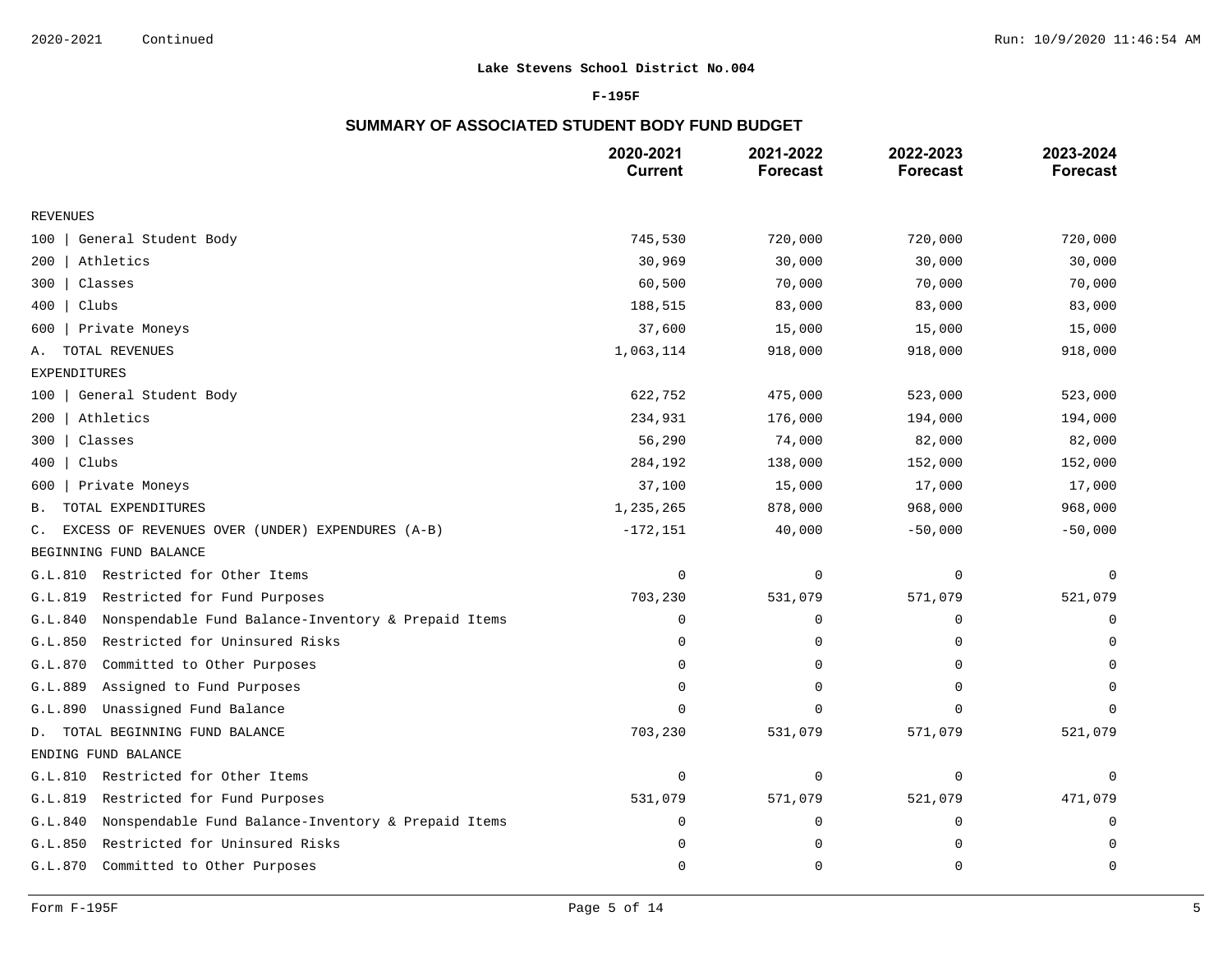#### **F-195F**

# **SUMMARY OF ASSOCIATED STUDENT BODY FUND BUDGET**

|                                       | 2020-2021<br>Current | 2021-2022<br>Forecast | 2022-2023<br>Forecast | 2023-2024<br>Forecast |
|---------------------------------------|----------------------|-----------------------|-----------------------|-----------------------|
| Assigned to Fund Purposes<br>G.L.889  |                      |                       |                       | 0                     |
| Unassigned Fund Balance<br>G.L.890    |                      |                       |                       | $\Omega$              |
| F. TOTAL ENDING FUND BALANCE (C+D) 1/ | 531,079              | 571,079               | 521,079               | 471,079               |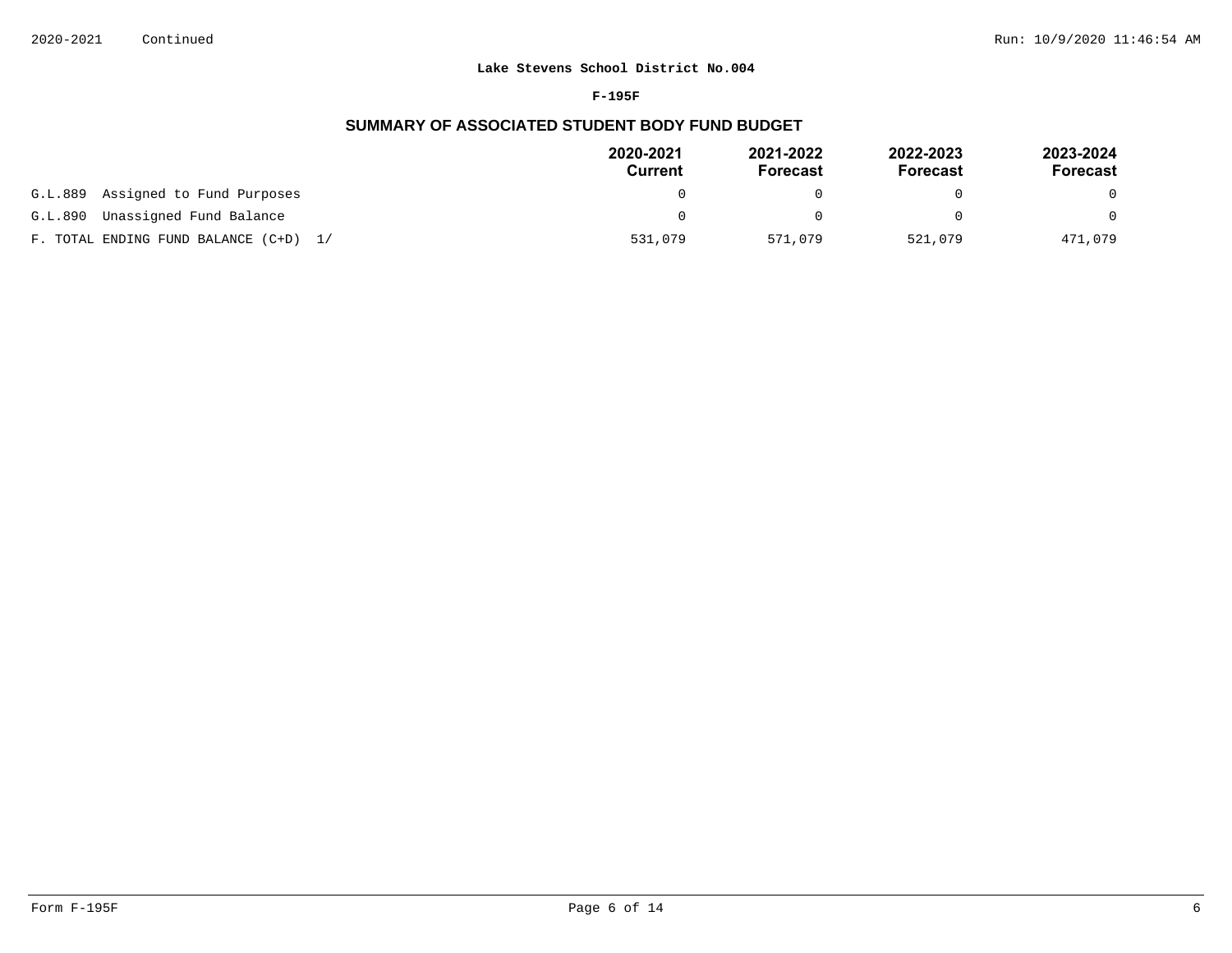### **F-195F**

# **SUMMARY OF DEBT SERVICE FUND BUDGET**

|                                                                                                                    | 2020-2021<br><b>Current</b> | 2021-2022<br><b>Forecast</b> | 2022-2023<br><b>Forecast</b> | 2023-2024<br><b>Forecast</b> |
|--------------------------------------------------------------------------------------------------------------------|-----------------------------|------------------------------|------------------------------|------------------------------|
| REVENUES AND OTHER FINANCING SOURCES                                                                               |                             |                              |                              |                              |
| 1000<br>Local Taxes                                                                                                | 12,360,075                  | 12,909,000                   | 13, 116, 000                 | 13,247,000                   |
| 2000<br>Local Nontax Support                                                                                       | 22,779                      | 21,460                       | 21,500                       | 21,600                       |
| State, General Purpose<br>3000                                                                                     | $\Omega$                    | $\Omega$                     | 0                            | $\Omega$                     |
| Federal, General Purpose<br>5000                                                                                   | $\Omega$                    | 0                            | $\Omega$                     | $\Omega$                     |
| Other Financing Sources<br>9000                                                                                    | $\Omega$                    | $\Omega$                     | $\Omega$                     |                              |
| TOTAL REVENUES AND OTHER FINANCING SOURCES<br>Α.                                                                   | 12,382,854                  | 12,930,460                   | 13, 137, 500                 | 13,268,600                   |
| <b>EXPENDITURES</b>                                                                                                |                             |                              |                              |                              |
| Matured Bond Expenditures                                                                                          | 7,890,000                   | 8,335,000                    | 8,820,000                    | 9,325,000                    |
| Interest on Bonds                                                                                                  | 4,797,900                   | 4,528,000                    | 4,176,075                    | 3,815,900                    |
| Interfund Loan Interest                                                                                            | $\Omega$                    | 0                            | 0                            | 0                            |
| Bond Transfer Fees                                                                                                 |                             | $\Omega$                     | $\Omega$                     | $\Omega$                     |
| Arbitrage Rebate                                                                                                   | $\Omega$                    | $\Omega$                     | ∩                            | $\Omega$                     |
| UnderWriter's Fees                                                                                                 | 100,000                     | $\Omega$                     | $\Omega$                     |                              |
| TOTAL EXPENDITURES<br>В.                                                                                           | 12,787,900                  | 12,863,000                   | 12,996,075                   | 13,140,900                   |
| OTHER FINANCING USES--TRANSFERS OUT (G.L.536)<br>С.                                                                | $\Omega$                    | $\mathbf 0$                  | 0                            |                              |
| OTHER FINANCING USES (G.L.535)<br>D.                                                                               | $\Omega$                    | $\Omega$                     | $\Omega$                     | $\Omega$                     |
| EXCESS OF REVENUES/OTHER FINANCING SOURCES OVER / (UNDER)<br>Ε.<br>EXPENDITURES AND OTHER FINANCING USES (A-B-C-D) | $-405,046$                  | 67,460                       | 141,425                      | 127,700                      |
| BEGINNING FUND BALANCE                                                                                             |                             |                              |                              |                              |
| G.L.810 Restricted for Other Items                                                                                 | $\mathbf 0$                 | $\mathbf 0$                  | $\mathbf 0$                  | $\Omega$                     |
| Restricted for Debt Service<br>G.L.830                                                                             | 5,562,000                   | 5,156,954                    | 5, 224, 414                  | 5,365,839                    |
| Restricted for Arbitrage Rebate<br>G.L.835                                                                         | $\Omega$                    | 0                            | $\mathbf 0$                  | 0                            |
| G.L.870<br>Committed to Other Purposes                                                                             | $\Omega$                    | 0                            | 0                            | 0                            |
| Assigned to Fund Purposes<br>G.L.889                                                                               | $\Omega$                    | 0                            | 0                            | $\Omega$                     |
| Unassigned Fund Balance<br>G.L.890                                                                                 | $\Omega$                    | $\Omega$                     | $\Omega$                     | $\cap$                       |
| F. TOTAL BEGINNING FUND BALANCE                                                                                    | 5,562,000                   | 5,156,954                    | 5, 224, 414                  | 5,365,839                    |
| ENDING FUND BALANCE                                                                                                |                             |                              |                              |                              |
| Restricted for Other Items<br>G.L.810                                                                              | $\mathbf 0$                 | $\mathbf 0$                  | 0                            | 0                            |
| Restricted for Debt Service<br>G.L.830                                                                             | 5,156,954                   | 5, 224, 414                  | 5,365,839                    | 5,493,539                    |
| Restricted for Arbitrage Rebate<br>G.L.835                                                                         | $\Omega$                    | $\mathbf 0$                  | 0                            | 0                            |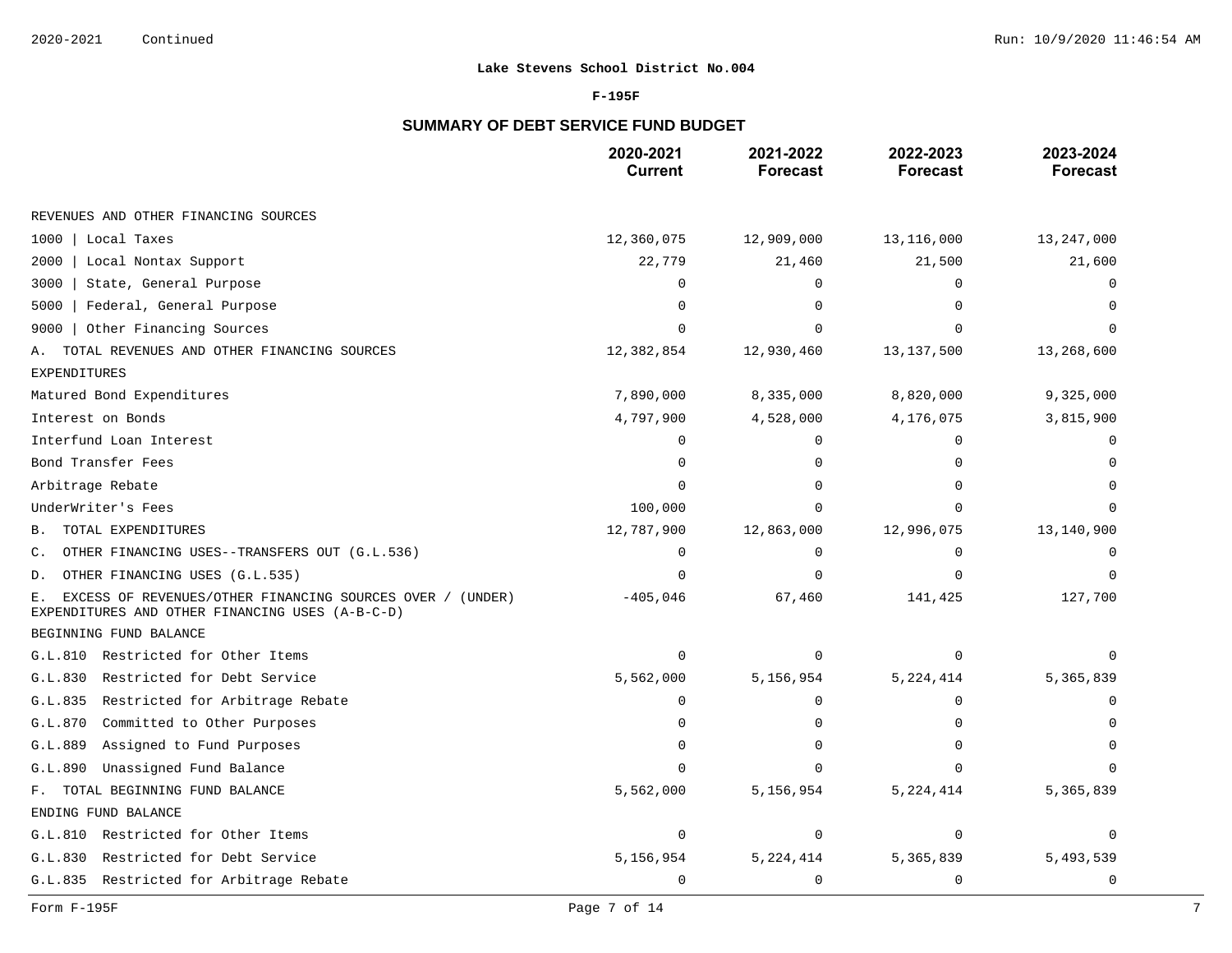#### **F-195F**

### **SUMMARY OF DEBT SERVICE FUND BUDGET**

|                                           | 2020-2021<br>Current | 2021-2022<br><b>Forecast</b> | 2022-2023<br><b>Forecast</b> | 2023-2024<br>Forecast |
|-------------------------------------------|----------------------|------------------------------|------------------------------|-----------------------|
| G.L.870<br>Committed to Other Purposes    |                      |                              |                              | $\Omega$              |
| G.L.889<br>Assigned to Fund Purposes      |                      |                              |                              | $\Omega$              |
| G.L.890<br>Unassigned Fund Balance        |                      |                              |                              | $\Omega$              |
| H. TOTAL ENDING FUND BALANCE (E+F, +OR-G) | 5,156,954            | 5,224,414                    | 5,365,839                    | 5,493,539             |

1/ G.L. 536 is an account that is used to summarize actions for other financing uses-transfers out.

2/ G.L.535 is an account that is used to summarize actions for other financing uses such as long-term financing and debt

extingishments. Nonvoted debts may be serviced in the Debt Service Fund (DSF) rather than in the fund that received the debt proceeds. In order to provide the resources to retire the debt, a transfer is used by the General Fund, Capital Projects Fund, or Transportation Vehicle Fund to transfer resources to the DSF. Refer to Page DS4 for detail of estimated outstanding nonvoted bond detail information.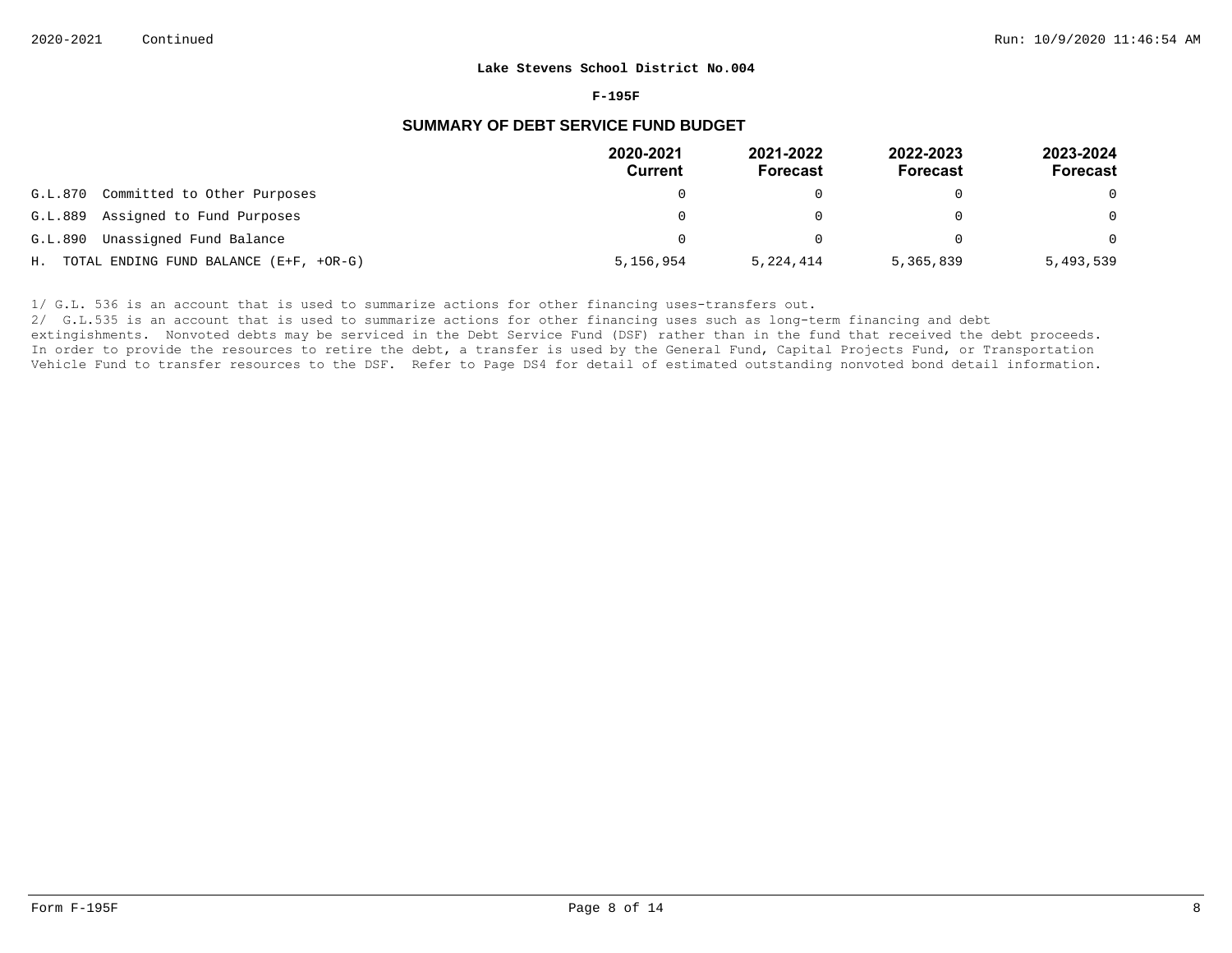### **F-195F**

# **SUMMARY OF CAPITAL PROJECTS FUND BUDGET**

|                                                                                                                  | 2020-2021<br><b>Current</b> | 2021-2022<br><b>Forecast</b> | 2022-2023<br><b>Forecast</b> | 2023-2024<br><b>Forecast</b> |
|------------------------------------------------------------------------------------------------------------------|-----------------------------|------------------------------|------------------------------|------------------------------|
| REVENUES AND OTHER FINANCING SOURCES                                                                             |                             |                              |                              |                              |
| 1000<br>Local Taxes                                                                                              | 1,914,831                   | 1,993,200                    | 1,993,200                    | 1,993,200                    |
| 2000<br>Local Nontax Support                                                                                     | 889,368                     | 954,000                      | 849,000                      | 849,000                      |
| 3000<br>State, General Purpose                                                                                   | $\mathbf 0$                 | $\Omega$                     | $\mathbf 0$                  | 0                            |
| 4000<br>State, Special Purpose                                                                                   | 8,897,817                   | 2,022,056                    | 0                            | $\Omega$                     |
| 5000<br>Federal, General Purpose                                                                                 | $\mathbf 0$                 | $\Omega$                     | $\Omega$                     |                              |
| Federal, Special Purpose<br>6000                                                                                 | $\Omega$                    | $\Omega$                     | $\Omega$                     |                              |
| 7000<br>Revenues from Other School Districts                                                                     | $\Omega$                    | $\Omega$                     | $\Omega$                     |                              |
| Revenues from Other Entities<br>8000                                                                             | $\Omega$                    | 0                            | $\Omega$                     | $\Omega$                     |
| Other Financing Sources<br>9000                                                                                  | $\cap$                      | $\cap$                       | $\Omega$                     |                              |
| TOTAL REVENUES AND OTHER FINANCING SOURCES<br>Α.                                                                 | 11,702,016                  | 4,969,256                    | 2,842,200                    | 2,842,200                    |
| <b>EXPENDITURES</b>                                                                                              |                             |                              |                              |                              |
| Sites<br>10 <sub>1</sub>                                                                                         | $\mathbf 0$                 | $\Omega$                     | $\Omega$                     | $\Omega$                     |
| Buildings<br>20                                                                                                  | 24, 168, 630                | 2,822,503                    | 801,800                      | 801,800                      |
| Equipment<br>30                                                                                                  | 2,884,462                   | 2,546,753                    | 2,240,400                    | 2,040,400                    |
| 40<br>Energy                                                                                                     | $\mathbf 0$                 | $\Omega$                     | $\mathbf 0$                  | $\Omega$                     |
| Sales and Lease Expenditures<br>50                                                                               | $\cap$                      | $\Omega$                     | $\Omega$                     | $\Omega$                     |
| Bond Issuance Expenditures<br>60                                                                                 | $\Omega$                    | 0                            | $\Omega$                     | $\Omega$                     |
| Debt Expenditures<br>90                                                                                          | $\cap$                      | $\Omega$                     | $\Omega$                     | $\Omega$                     |
| TOTAL EXPENDITURES<br>Β.                                                                                         | 27,053,092                  | 5,369,256                    | 3,042,200                    | 2,842,200                    |
| OTHER FINANCING USES--TRANSFERS OUT (G.L.536) 1/<br>$\mathsf{C}$ .                                               | $\mathbf 0$                 | $\mathbf 0$                  | $\mathbf 0$                  | $\mathbf 0$                  |
| OTHER FINANCING USES (G.L.535) 2/<br>D.                                                                          | $\cap$                      | $\Omega$                     | $\Omega$                     | $\cap$                       |
| EXCESS OF REVENUES/OTHER FINANCING SOURCES OVER (UNDER)<br>Ε.<br>EXPENDITURES AND OTHER FINANCING USES (A-B-C-D) | $-15, 351, 076$             | $-400,000$                   | $-200,000$                   | $\Omega$                     |
| BEGINNING FUND BALANCE                                                                                           |                             |                              |                              |                              |
| G.L.810 Restricted for Other Items                                                                               | $\Omega$                    | $\mathbf 0$                  | $\Omega$                     | $\Omega$                     |
| Restricted for Skill Center<br>G.L.825                                                                           |                             | 0                            | 0                            |                              |
| Restricted for Debt Service<br>G.L.830                                                                           | ∩                           | $\mathbf{0}$                 | $\Omega$                     | $\Omega$                     |
| Restricted for Arbitrage Rebate<br>G.L.835                                                                       |                             | 0                            | $\Omega$                     | $\Omega$                     |
| Nonspendable Fund Balance-Inventory & Prepaid Items<br>G.L.840                                                   |                             | $\Omega$                     | $\Omega$                     | $\Omega$                     |
| G.L.850 Restricted for Uninsured Risks                                                                           | $\Omega$                    | $\Omega$                     | $\Omega$                     | 0                            |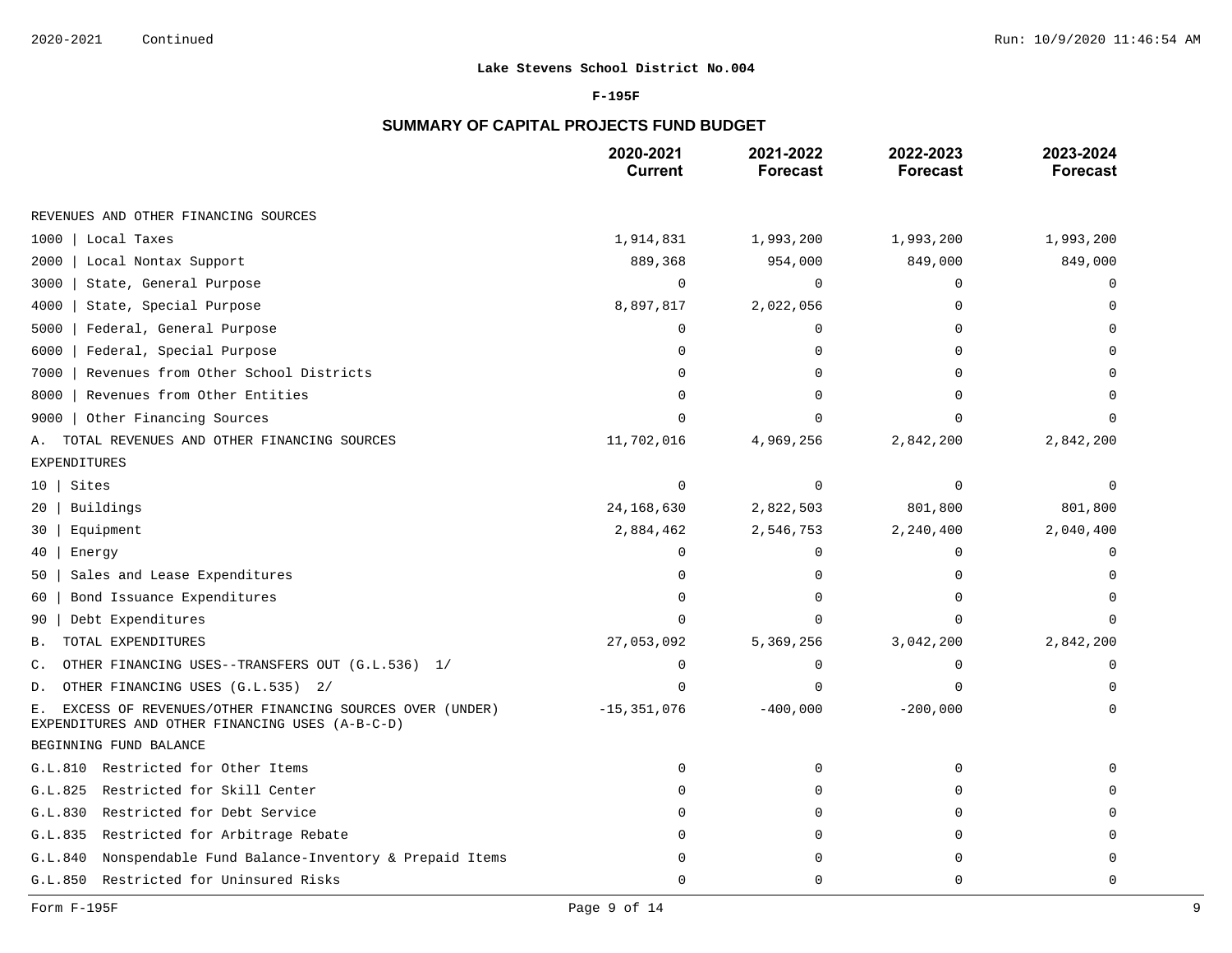### **F-195F**

# **SUMMARY OF CAPITAL PROJECTS FUND BUDGET**

|         |                                                     | 2020-2021<br><b>Current</b> | 2021-2022<br>Forecast | 2022-2023<br><b>Forecast</b> | 2023-2024<br><b>Forecast</b> |
|---------|-----------------------------------------------------|-----------------------------|-----------------------|------------------------------|------------------------------|
| G.L.861 | Restricted from Bond Proceeds                       | 10,955,122                  | 0                     | $\mathbf 0$                  | $\Omega$                     |
| G.L.862 | Committed from Levy Proceeds                        | 1,335,194                   | 900,000               | 500,000                      | 300,000                      |
| G.L.863 | Restricted from State Proceeds                      | $\Omega$                    | $\mathbf 0$           | $\Omega$                     | ∩                            |
| G.L.864 | Restricted from Federal Proceeds                    | $\Omega$                    | 0                     | $\Omega$                     |                              |
| G.L.865 | Restricted from Other Proceeds                      | $\Omega$                    | 0                     | ∩                            |                              |
| G.L.866 | Restricted from Impact Fee Proceeds                 | 3,960,760                   | $\Omega$              | ∩                            |                              |
| G.L.867 | Restricted from Mitigation Fee Proceeds             | $\Omega$                    | $\Omega$              |                              |                              |
| G.L.869 | Restricted from Undistributed Proceeds              | $\Omega$                    | 0                     |                              |                              |
| G.L.870 | Committed to Other Purposes                         | $\cap$                      | O                     | ∩                            |                              |
| G.L.889 | Assigned to Fund Purposes                           | $\Omega$                    | 0                     |                              |                              |
| G.L.890 | Unassigned Fund Balance                             | $\Omega$                    | $\cap$                | $\Omega$                     |                              |
| F.      | TOTAL BEGINNING FUND BALANCE                        | 16, 251, 076                | 900,000               | 500,000                      | 300,000                      |
|         | ENDING FUND BALANCE                                 |                             |                       |                              |                              |
| G.L.810 | Restricted for Other Items                          | $\Omega$                    | $\mathbf 0$           | $\Omega$                     |                              |
| G.L.825 | Restricted for Skill Center                         | $\Omega$                    | 0                     | $\Omega$                     |                              |
| G.L.830 | Restricted for Debt Service                         | $\cap$                      | $\Omega$              | ∩                            |                              |
| G.L.840 | Nonspendable Fund Balance-Inventory & Prepaid Items | $\Omega$                    | $\Omega$              | $\Omega$                     |                              |
| G.L.835 | Restricted for Arbitrage Rebate                     | $\Omega$                    | 0                     | $\Omega$                     |                              |
| G.L.850 | Restricted for Uninsured Risks                      | $\cap$                      | $\Omega$              | ∩                            |                              |
| G.L.861 | Restricted from Bond Proceeds                       | $\Omega$                    | $\Omega$              | $\Omega$                     |                              |
| G.L.862 | Committed from Levy Proceeds                        | 900,000                     | 500,000               | 300,000                      | 300,000                      |
| G.L.863 | Restricted from State Proceeds                      | $\Omega$                    | 0                     | $\Omega$                     |                              |
| G.L.864 | Restricted from Federal Proceeds                    | $\Omega$                    | $\Omega$              | $\Omega$                     |                              |
| G.L.865 | Restricted from Other Proceeds                      | $\Omega$                    | $\mathbf 0$           | $\Omega$                     |                              |
| G.L.866 | Restricted from Impact Fee Proceeds                 | $\Omega$                    | 0                     | $\Omega$                     |                              |
| G.L.867 | Restricted from Mitigation Fee Proceeds             | $\cap$                      | $\Omega$              | ∩                            |                              |
| G.L.869 | Restricted from Undistributed Proceeds              | U                           | 0                     | ∩                            |                              |
| G.L.870 | Committed to Other Purposes                         | O                           | 0                     | $\Omega$                     |                              |
| G.L.889 | Assigned to Fund Purposes                           |                             | O                     | $\Omega$                     |                              |
| G.L.890 | Unassigned Fund Balance                             |                             |                       | ∩                            |                              |
| Н.      | TOTAL ENDING FUND BALANCE (E+F, +OR-G) 3/           | 900,000                     | 500,000               | 300,000                      | 300,000                      |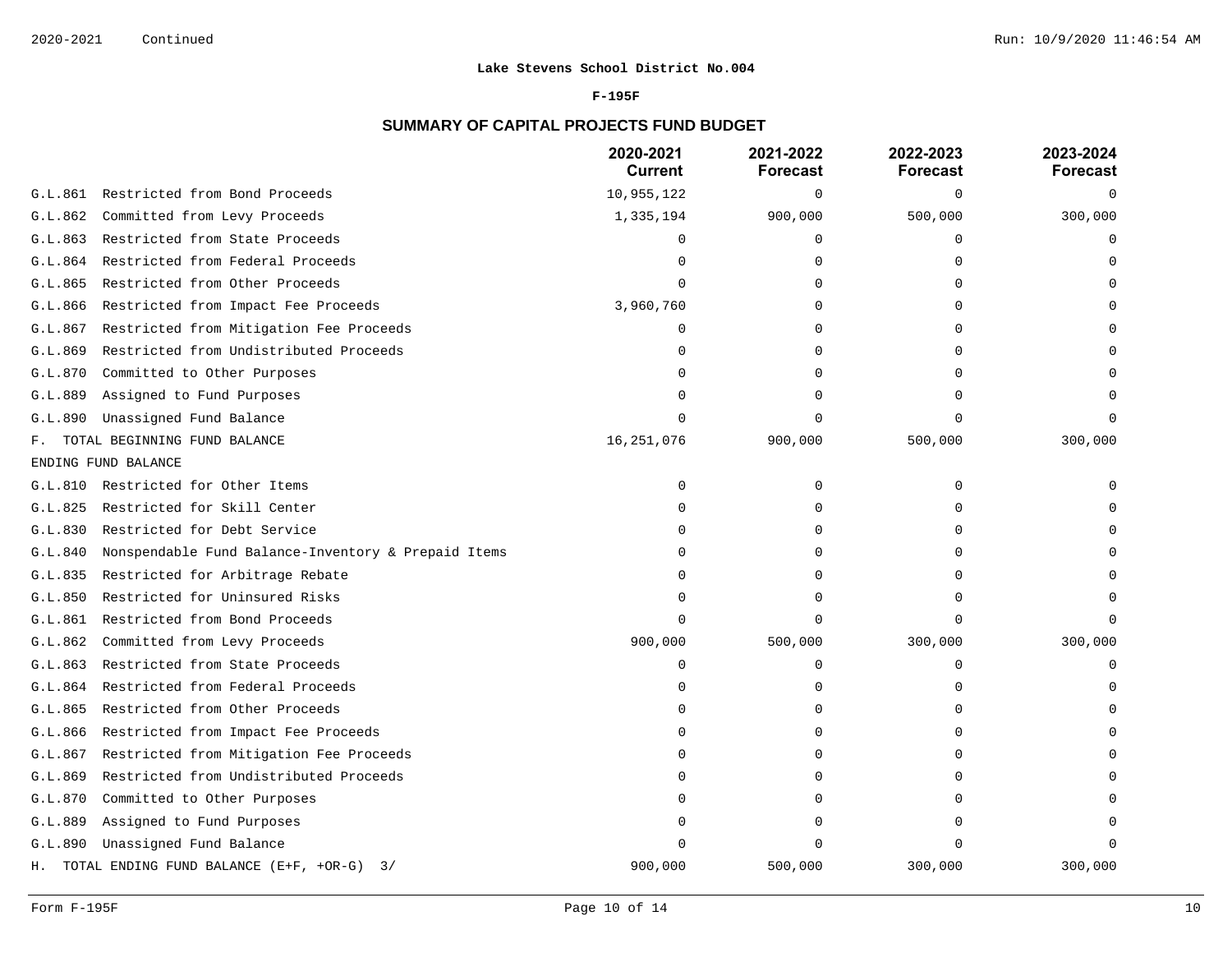#### **F-195F**

# **SUMMARY OF CAPITAL PROJECTS FUND BUDGET**

| 2020-2021 | 2021-2022 | 2022-2023       | 2023-2024 |
|-----------|-----------|-----------------|-----------|
| Current   | Forecast  | <b>Forecast</b> | Forecast  |

1/ G.L. 536 is an account that is used to summarize actions for other financing uses--transfers out.

2/ G.L.535 is an account that is used to summarize actions for other financing uses such as long-term financing and debt extingishments. Nonvoted debts may be serviced in the Debt Service Fund (DSF) rather than in the fund that received the debt proceeds. In order to provide the resources to retire the debt, a transfer is used by the General Fund, Capital Projects Fund, or Transportation Vehicle Fund to transfer resources to the DSF.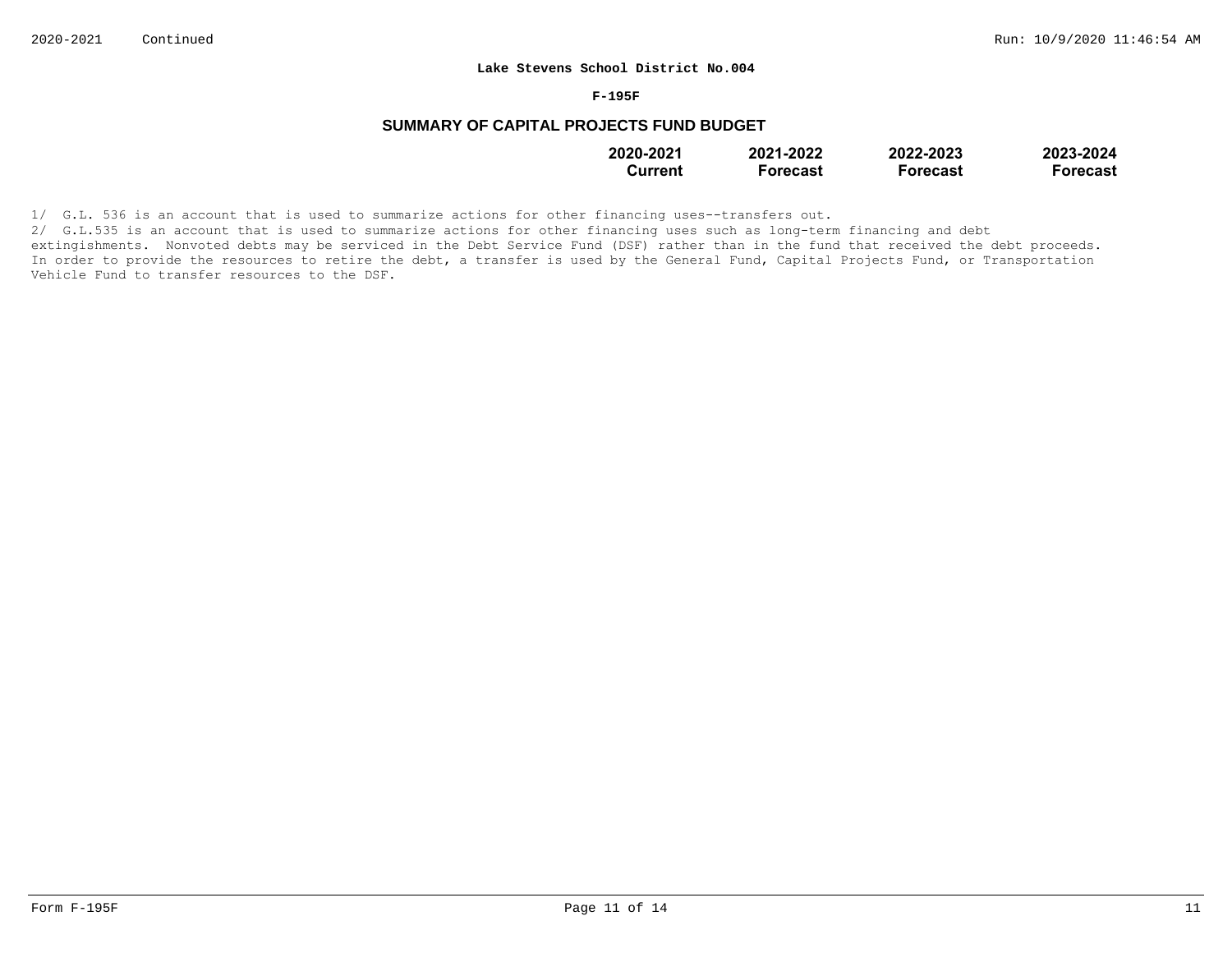### **F-195F**

# **SUMMARY OF TRANSPORTATION VEHICLE FUND BUDGET**

|                                                            | 2020-2021<br><b>Current</b> | 2021-2022<br><b>Forecast</b> | 2022-2023<br><b>Forecast</b> | 2023-2024<br><b>Forecast</b> |
|------------------------------------------------------------|-----------------------------|------------------------------|------------------------------|------------------------------|
| REVENUES AND OTHER FINANCING SOURCES                       |                             |                              |                              |                              |
| 1100<br>Local Property Tax                                 | $\Omega$                    | $\mathbf 0$                  | $\mathbf 0$                  |                              |
| 1300<br>Sale of Tax Title Property                         | 0                           | $\mathbf 0$                  | 0                            |                              |
| Local in lieu of Taxes<br>1400                             | U                           | 0                            | 0                            |                              |
| Timber Excise Tax<br>1500                                  | O                           | $\Omega$                     | $\Omega$                     |                              |
| 1600<br>County-Administered Forests                        | O                           | $\mathbf 0$                  | $\Omega$                     |                              |
| 1900<br>Other Local Taxes                                  | 0                           | $\mathbf 0$                  | 0                            | $\Omega$                     |
| Sales of Goods, Supplies, and Services, Unassigned<br>2200 | $\Omega$                    | $\mathbf 0$                  | $\Omega$                     | $\Omega$                     |
| 2300<br>Investment Earnings                                | 500                         | 500                          | 500                          | 500                          |
| Gifts and Donations<br>2500                                | 0                           | 0                            | 0                            | 0                            |
| Fines and Damages<br>2600                                  | $\mathbf 0$                 | $\mathbf 0$                  | $\mathbf 0$                  | U                            |
| Rentals and Leases<br>2700                                 | $\Omega$                    | 0                            | $\Omega$                     | U                            |
| Insurance Recoveries<br>2800                               | O                           | $\mathbf 0$                  | $\Omega$                     |                              |
| 2900<br>Local Support Nontax, Unassigned                   | O                           | $\mathbf 0$                  | 0                            |                              |
| 3600<br>State Forests                                      | U                           | $\Omega$                     | $\cap$                       |                              |
| 4100<br>Special Purpose-Unassigned                         | O                           | $\Omega$                     | $\Omega$                     |                              |
| Other State Agencies-Unassigned<br>4300                    | $\Omega$                    | $\mathbf 0$                  | $\mathbf 0$                  | U                            |
| Transportation Reimbursement Depreciation<br>4499          | 400,300                     | 372,250                      | 415,670                      | 480,170                      |
| 5200<br>General Purposes Direct Federal Grants-Unassigned  | $\mathbf 0$                 | $\mathbf 0$                  | $\mathbf 0$                  | 0                            |
| Impact Aid, Maintenance and Operation<br>5300              | 0                           | $\mathbf 0$                  | 0                            | U                            |
| Federal in lieu of Taxes<br>5400                           | $\Omega$                    | 0                            | $\mathbf 0$                  | U                            |
| Qualified Bond Interest Credit-Federal<br>5600             | $\Omega$                    | $\Omega$                     | $\Omega$                     | U                            |
| 6100<br>Special Purpose-OSPI Unassigned                    | $\Omega$                    | $\mathbf 0$                  | $\Omega$                     |                              |
| 6200<br>Direct Special Purpose Grants                      | $\Omega$                    | 0                            | $\mathbf 0$                  | U                            |
| Federal Grants Through Other Entities-Unassigned<br>6300   | 0                           | 0                            | $\cap$                       |                              |
| Governmental Entities<br>8100                              | U                           | 0                            | $\Omega$                     |                              |
| 8500<br>NonFederal ESD                                     | O                           | $\mathbf 0$                  | 0                            |                              |
| 9100<br>Sale of Bonds                                      | O                           | 0                            | O                            |                              |
| 9300<br>Sale of Equipment                                  |                             | O                            | U                            |                              |
| 9400<br>Compensated Loss of Fixed Assets                   | U                           | $\Omega$                     | $\Omega$                     | U                            |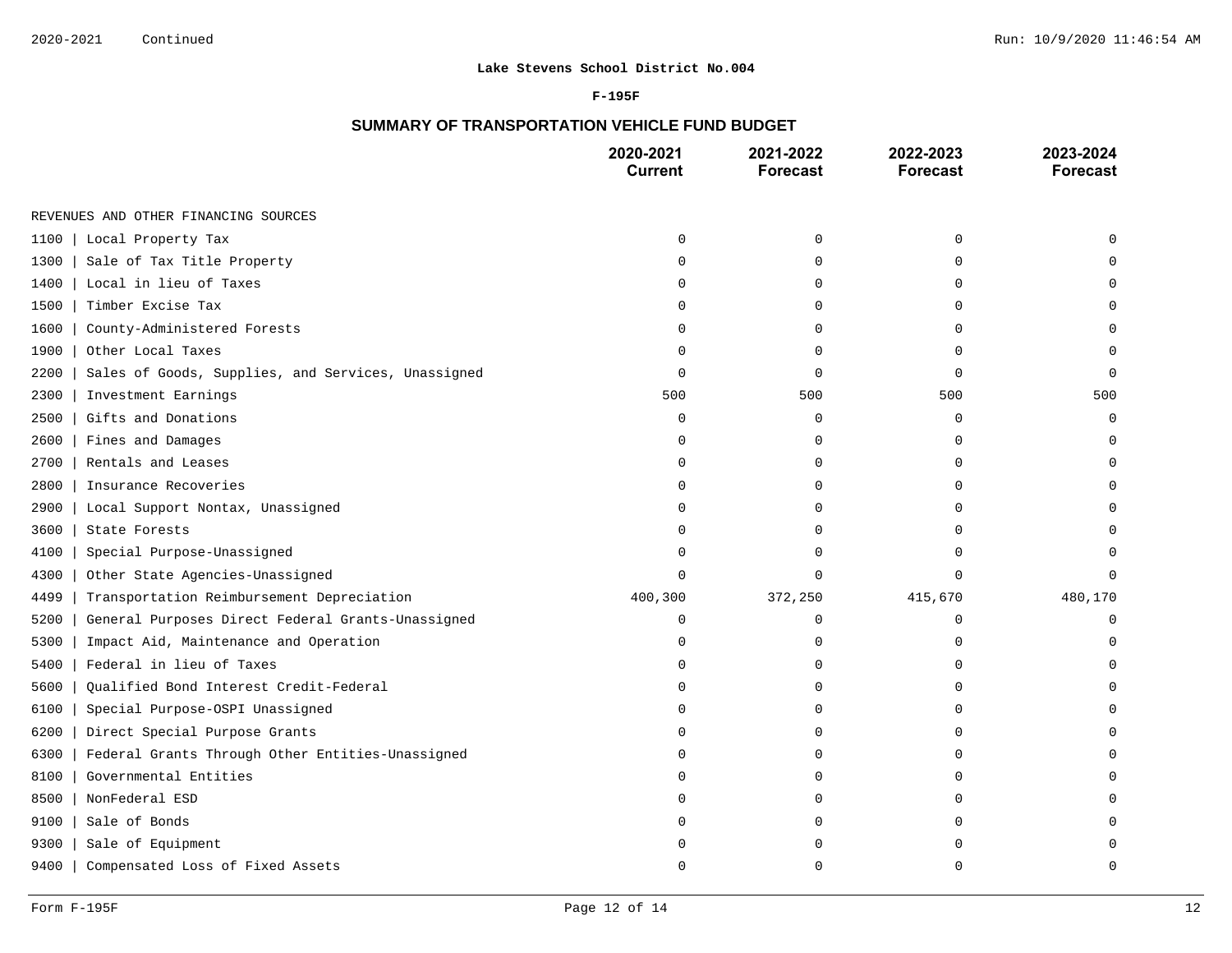### **F-195F**

# **SUMMARY OF TRANSPORTATION VEHICLE FUND BUDGET**

|                                                                                                                          | 2020-2021<br><b>Current</b> | 2021-2022<br><b>Forecast</b> | 2022-2023<br><b>Forecast</b> | 2023-2024<br><b>Forecast</b> |
|--------------------------------------------------------------------------------------------------------------------------|-----------------------------|------------------------------|------------------------------|------------------------------|
| Long-Term Financing<br>9500                                                                                              | $\Omega$                    | $\mathbf 0$                  | $\Omega$                     | $\mathbf 0$                  |
| TOTAL REVENUES, OTHER FINANCING SOURCES (less transfers)<br>Α.                                                           |                             |                              |                              |                              |
| 9900 TRANSFERS IN (from the General Fund)<br>Β.                                                                          | $\Omega$                    | $\Omega$                     | $\Omega$                     | $\Omega$                     |
| TOTAL REVENUES AND OTHER FINANCING SOURCES<br>C.                                                                         | 400,800                     | 372,750                      | 416,170                      | 480,670                      |
| <b>EXPENDITURES</b>                                                                                                      |                             |                              |                              |                              |
| 33 Transportation Equipment Purchases - formerly Act 57 Cash<br>Purchases/Rebuilding of Transportation Equipment         | 880,000                     | 465,000                      | 320,000                      | 495,000                      |
| 34 Transportation Equimpment Major Repair - formerly Act 58<br>Contract Purchases/Rebuilding of Transportation Equipment | 0                           | $\mathbf 0$                  | $\Omega$                     |                              |
| 61 Bond/Levy Issuance and/or Election                                                                                    | $\Omega$                    | $\Omega$                     | $\Omega$                     |                              |
| 91 Principal - formerly Act 84                                                                                           | ∩                           | $\Omega$                     | $\Omega$                     |                              |
| 92 Interest 1/ - formerly Act. 83                                                                                        | $\Omega$                    | $\Omega$                     | $\Omega$                     |                              |
| 93 Arbitrage Rebate                                                                                                      | $\Omega$                    | $\Omega$                     | $\Omega$                     | n                            |
| TOTAL EXPENDITURES<br>D.                                                                                                 | 880,000                     | 465,000                      | 320,000                      | 495,000                      |
| OTHER FINANCING USES--TRANSFERS OUT (G.L.536) 2/<br>Ε.                                                                   | $\Omega$                    | $\Omega$                     | $\Omega$                     | 0                            |
| OTHER FINANCING USES (G.L.535) 3/<br>F.                                                                                  | $\Omega$                    | $\Omega$                     | $\Omega$                     | $\Omega$                     |
| EXCESS OF REVENUES/OTHER FINANCING SOURCES OVER (UNDER)<br>G.<br>EXPENDITURES AND OTHER FINANCING USES (C-D-E-F)         | $-479,200$                  | $-92,250$                    | 96,170                       | $-14,330$                    |
| BEGINNING FUND BALANCE                                                                                                   |                             |                              |                              |                              |
| G.L.810 Restricted for Other Items                                                                                       | $\Omega$                    | $\Omega$                     | $\Omega$                     |                              |
| G.L.819 Restricted for Fund Purposes                                                                                     | 975,469                     | 496,269                      | 404,019                      | 500,189                      |
| Restricted for Debt Service<br>G.L.830                                                                                   | $\Omega$                    | $\mathbf 0$                  | $\Omega$                     | $\Omega$                     |
| Restricted for Arbitrage Rebate<br>G.L.835                                                                               | $\Omega$                    | $\Omega$                     | ∩                            |                              |
| G.L.850<br>Restricted for Uninsured Risks                                                                                | $\Omega$                    | $\Omega$                     | $\Omega$                     |                              |
| Committed to Other Purposes<br>G.L.870                                                                                   | $\Omega$                    | $\Omega$                     | n                            |                              |
| G.L.889<br>Assigned to Fund Purposes                                                                                     | $\Omega$                    | $\Omega$                     | ∩                            |                              |
| Unassigned Fund Balance<br>G.L.890                                                                                       | $\Omega$                    | $\Omega$                     | n                            | $\cap$                       |
| H. TOTAL BEGINNING FUND BALANCE                                                                                          | 975,469                     | 496,269                      | 404,019                      | 500,189                      |
| ENDING FUND BALANCE                                                                                                      |                             |                              |                              |                              |
| G.L.810 Restricted for Other Items                                                                                       | $\Omega$                    | $\Omega$                     | $\Omega$                     |                              |
| Restricted for Fund Purposes<br>G.L.819                                                                                  | 496,269                     | 404,019                      | 500,189                      | 485,859                      |
| G.L.830 Restricted for Debt Service                                                                                      | $\Omega$                    | $\Omega$                     | $\Omega$                     | $\mathbf 0$                  |